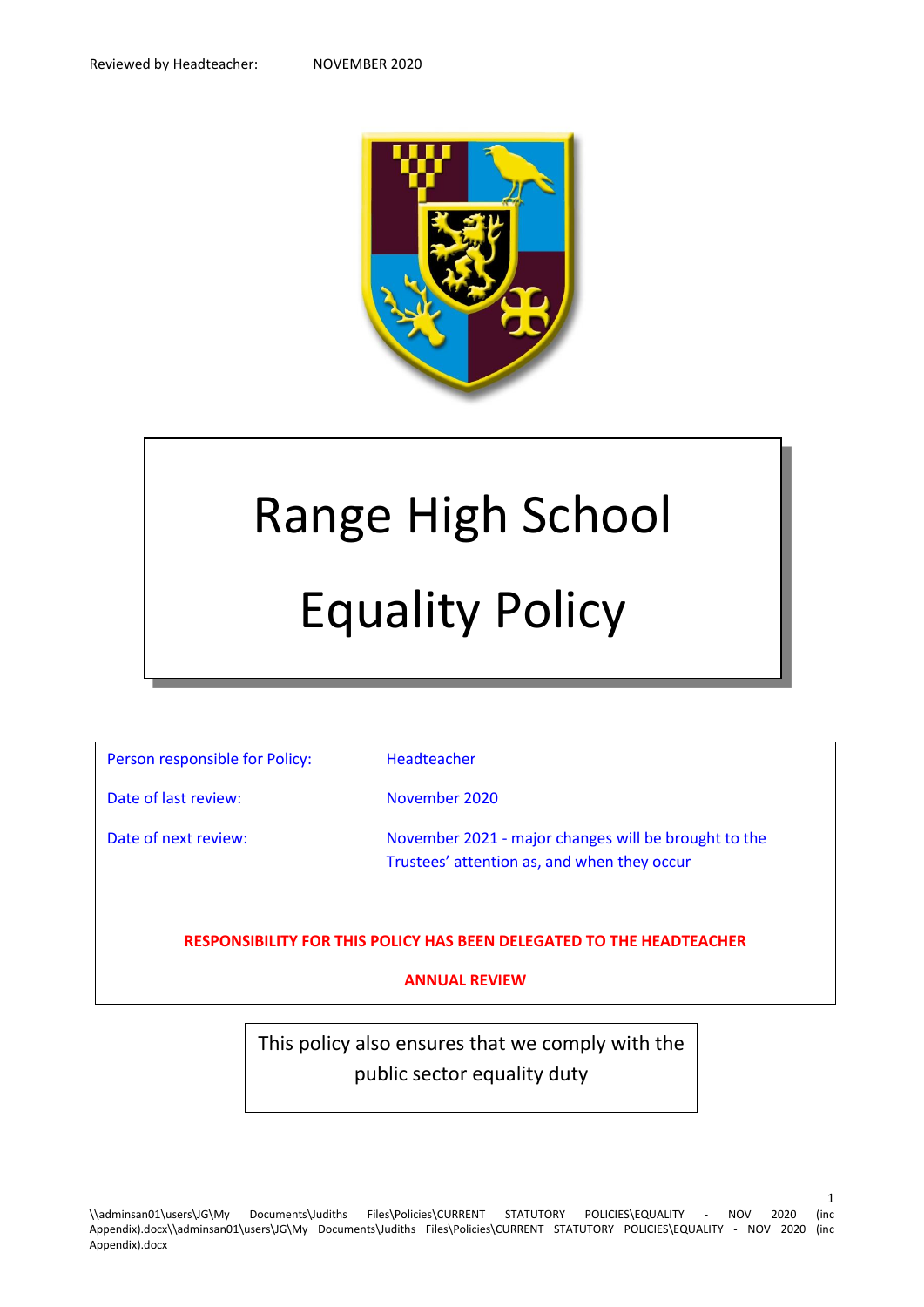# **General Information**

Trustees: This policy will be reviewed annually by the Headteacher

Headteacher: Mr M McGarry

\\adminsan01\users\JG\My Documents\Judiths Files\Policies\CURRENT STATUTORY POLICIES\EQUALITY - NOV 2020 (inc Appendix).docx\\adminsan01\users\JG\My Documents\Judiths Files\Policies\CURRENT STATUTORY POLICIES\EQUALITY - NOV 2020 (inc Appendix).docx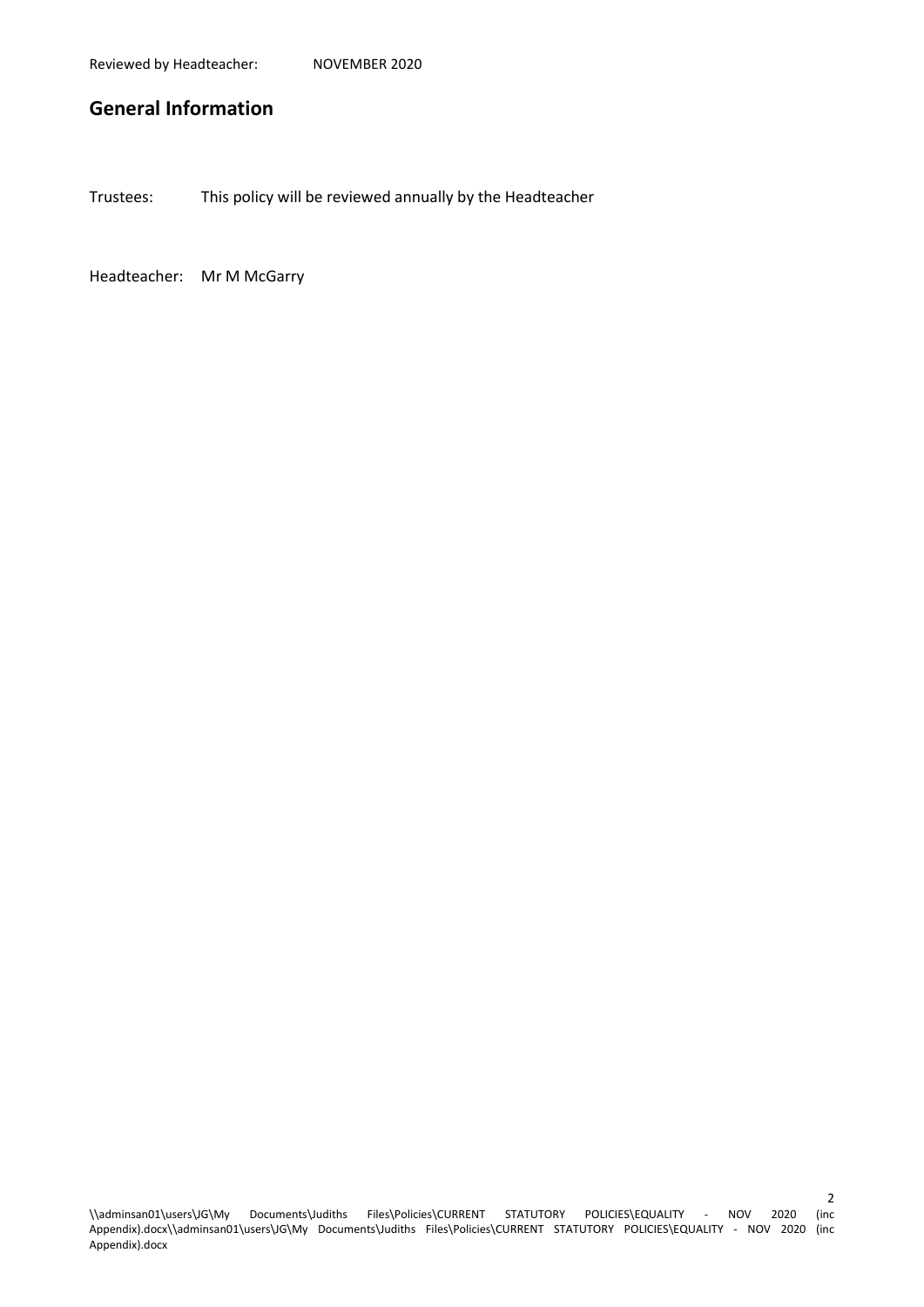### **RANGE HIGH SCHOOL**

### **EQUALITY POLICY**

Every child has the right to be the best that they can be.

### **Legal Frameworks**

- 1. We welcome our duties under the Equality Act 2010 to eliminate discrimination, advance equality of opportunity and foster good relations in relation to age (as appropriate), disability, ethnicity, gender (including issues of transgender, and of maternity and pregnancy), religion and belief, and sexual identity.
- 2. We welcome our duty under the Education and Inspections Act 2006 to promote community cohesion.
- 3. We recognise that these duties reflect international human rights standards as expressed in the UN Convention on the Rights of the Child, the UN Convention of the Rights of People with Disabilities, and the Human Rights Act 1998.

# **Guiding principles**

4. In fulfilling the legal obligations cited above, we are guided by nine principles:

# **Principle 1: All learners are of equal value**

We see all learners and potential learners, and their parents and carers, as of equal value:

- o Whether or not they are disabled
- o Whatever their ethnicity, culture, national origin or national status
- o Whatever their gender and gender identity
- o Whatever their religious or non-religious affiliation or faith background
- o Whatever their sexual identity

# **Principle 2: We recognise and respect difference**

Treating people equally (Principle 1 above) does not necessarily involve treating them all the same. Our policies, procedures and activities must not discriminate but must nevertheless take account of differences of life-experience, outlook and background, and in the kinds of barrier and disadvantage which people may face, in relation to:

- o Disability, so that reasonable adjustments are made
- o Ethnicity, so that different cultural backgrounds and experiences of prejudice are recognised
- o Gender, so that the different needs and experiences of girls and boys, and women and men, are recognised
- o Religion, belief or faith background
- o Sexual identity

# **Principle 3: We foster positive attitudes and relationships, and a shared sense of cohesion and belonging**

We intend that our policies, procedures and activities should promote:

 $\circ$  Positive attitudes towards disabled people, good relations between disabled and nondisabled people, and an absence of harassment of disabled people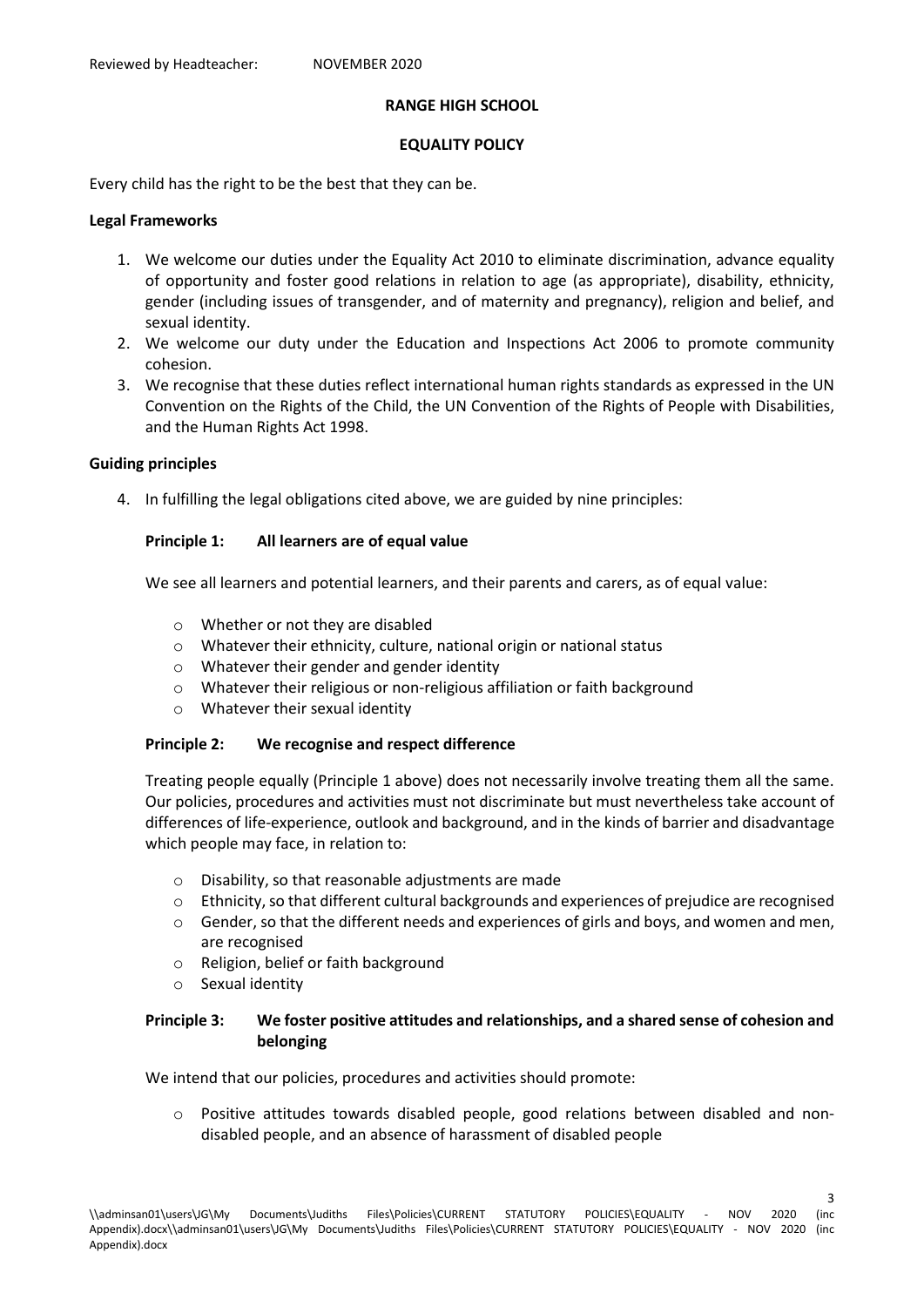- o Positive interaction, good relations and dialogue between groups and communities different from each other in terms of ethnicity, culture, religious affiliation, national origin or national status, and an absence of prejudice-related bullying and incidents
- o Mutual respect and good relations between boys and girls, and women and men, and an absence of sexual and homophobic harassment

# **Principle 4: We observe good equalities practice in staff recruitment, retention and development**

We ensure that policies and procedures should benefit all employees and potential employees, for example in recruitment and promotion, and in continuing professional development:

- o Whatever their age
- o Whether or not they are disabled
- o Whatever their ethnicity, culture, religious affiliation, national origin or national status
- o Whatever their gender and sexual identity, and with full respect for legal rights relating to pregnancy, maternity and paternity

# **Principle 5: We aim to reduce and remove inequalities and barriers that already exist**

In addition to avoiding or minimising possible negative impacts of our policies, we take opportunities to maximise positive impacts by reducing and removing inequalities and barriers that may already exist between:

- o Disabled and non-disabled people
- o People of different ethnic, cultural and religious backgrounds
- o Girls and boys, women and men

# **Principle 6: We will consult and involve widely**

We will engage, where possible, with a range of groups and individuals to ensure that those who are affected by a policy or activity are consulted and involved in the design of new policies, and in the review of existing ones. We will consult and involve:

- o Disabled people as well as non-disabled
- o People from a range of ethnic, cultural and religious backgrounds
- o Both women and men, and both girls and boys
- o Gay people as well as straight

# **Principle 7: Society as a whole should benefit**

We intend that our policies and activities should benefit society as a whole, both locally and nationally, by fostering greater social cohesion, and greater participation in public life of:

- o Disabled people as well as non-disabled
- o People from a range of ethnic, cultural and religious backgrounds
- o Both women and men, and both girls and boys
- o Gay people as well as straight

# **Principle 8: We base our policies and practices on sound evidence**

We seek, where possible, quantitative and qualitative information which shows our compliance with the public sector equality duty (PSED) set out in clause 149 of the Equality Act 2010, and on the basis of which we seek to define specific and measurable objectives.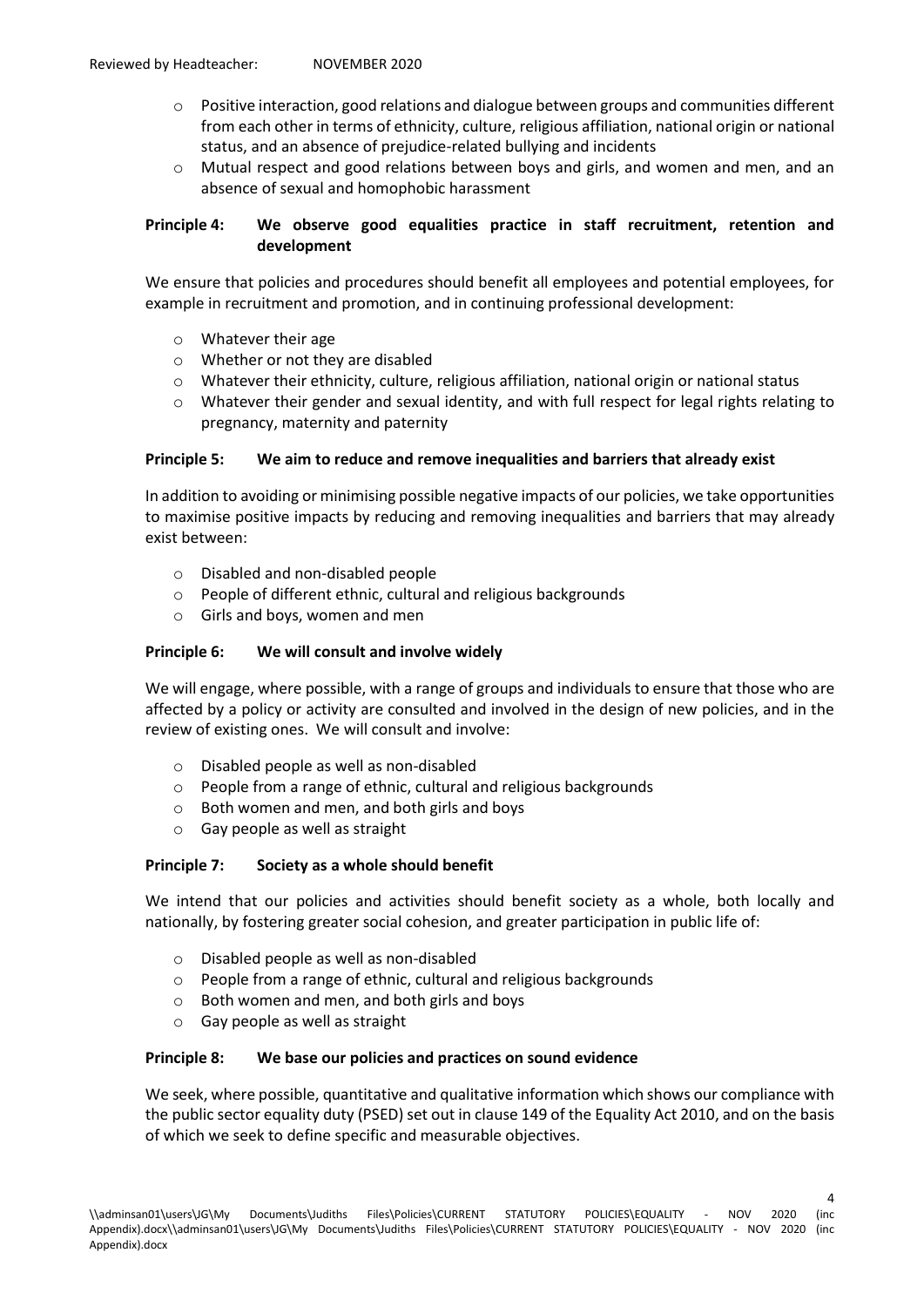Evidence relating to equality issues is integrated into our self-evaluation documentation where possible.

# **Principle 9: Measurable objectives**

We seek, where possible, specific and measurable objectives, based on any consultations we have conducted (Principle 6) and evidence we have collected and published (Principle 8).

The objectives which we identify take into account national and local priorities and issues, as appropriate.

Our equality objectives will be integrated into the school improvement plan where possible.

We keep our equality objectives under review and will report on progress towards achieving them as appropriate.

### **The curriculum**

5. We keep each curriculum subject or area under review in order to ensure that teaching and learning reflect the principles set out in **Guiding principles** above.

### **Ethos and organisation**

- 6. We ensure the principles listed in **Guiding principles** above apply to the full range of our policies and practices, including those that are concerned with:
	- o Pupils' progress, attainment and achievement
	- o Pupils' personal development, welfare and well-being
	- o Teaching styles and strategies
	- o Admissions and attendance
	- o Staff recruitment, retention and professional development
	- o Care, guidance and support
	- o Behaviour, discipline and exclusions
	- o Working in partnership with parents, carers and guardians
	- o Working with the wider community

# **Addressing prejudice and prejudice-related bullying**

- 7. The school is opposed to all forms of prejudice which stand in the way of fulfilling the legal duties referred to in points 1-3:
	- o Prejudices around disability and special educational needs
	- o Prejudices around racism and xenophobia, including those that are directed towards religious groups and communities
- 8. There is guidance available for staff on how prejudice-related incidents should be identified, assessed, recorded and dealt with.
- 9. We keep a record of prejudice-related incidents and, if requested, provide a report to the local authority about the numbers, types and seriousness of prejudice-related incidents at our school and how they are dealt with.

### **Roles and Responsibilities**

10. The Governing Board is responsible for ensuring that the school complies with legislation, and that this policy and its related procedures and action plans are implemented.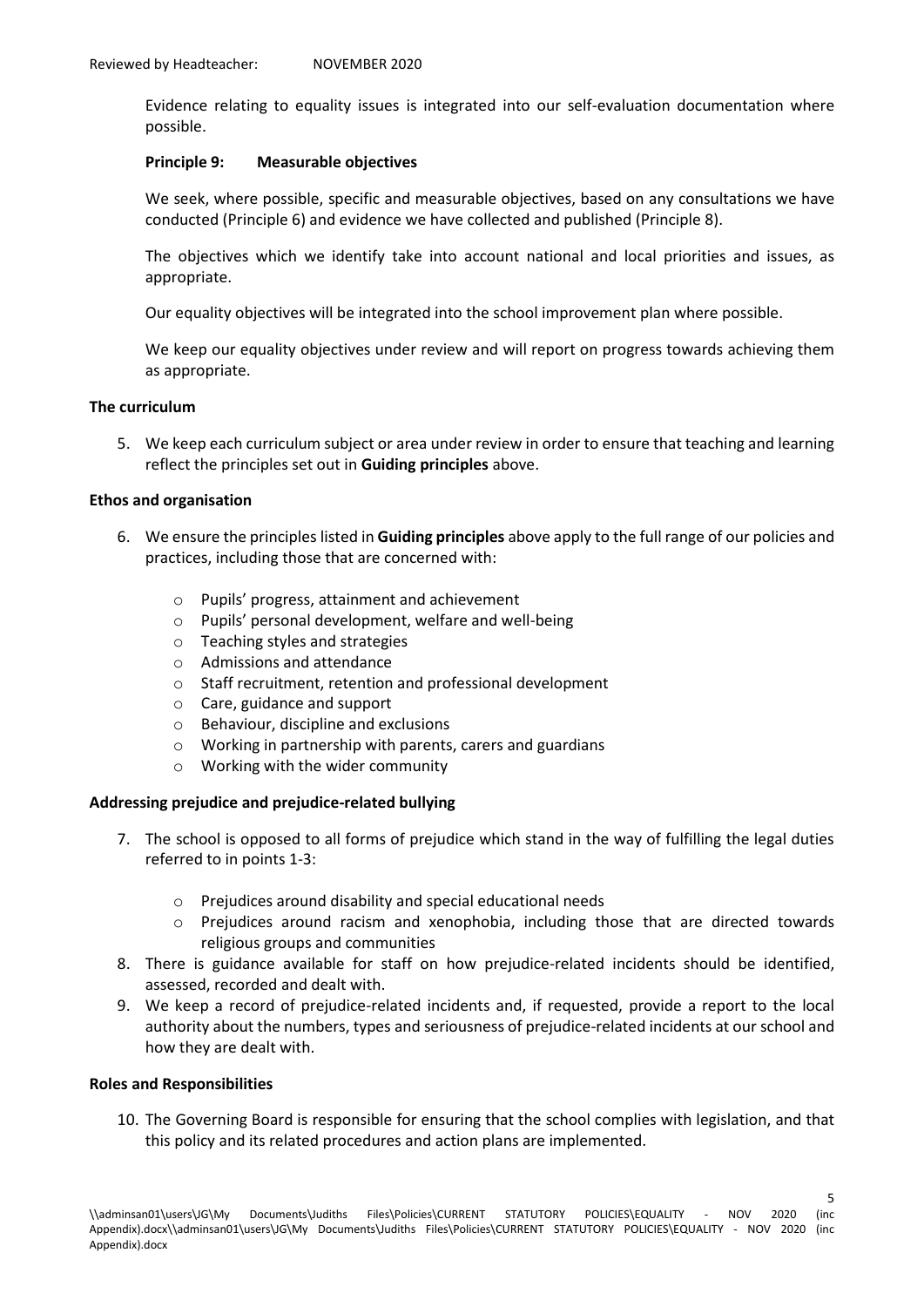- 11. The Headteacher is responsible for implementing the policy: for ensuring that all staff are aware of their responsibilities and are given appropriate training and support; and for taking appropriate action in any cases of unlawful discrimination.
- 12. All staff are expected to:
	- o Promote an inclusive and collaborative ethos in their classroom
	- o Deal with any prejudice-related incidents that may occur
	- o Plan and deliver curricula and lessons that reflect the principles in **Guiding principles** above
	- o Support pupils in their class for whom English is an additional language
	- $\circ$  Keep up-to-date with equalities legislation relevant to their work

### **Information and resources**

13. We ensure that the content of this policy is known to all staff and Trustees and, as appropriate, to all pupils and their parents and carers.

# **Religious observance**

14. We respect the religious beliefs and practice of all staff, pupils, parents and carers, and comply with reasonable requests relating to religious observance and practice.

# **Staff development and training**

15. We ensure that all staff receive appropriate training and opportunities for professional development, both as individuals and as groups or teams.

### **Breaches of the policy**

16. Breaches of this policy will be dealt with in the same ways that breaches of other school policies are dealt with, as determined by the Headteacher and Governing Board.

# **Monitoring and review**

- 17. We will collect; study and use quantitative and qualitative data relating to the implementation of this policy, and make adjustments as appropriate.
- 18. In particular, we will collect; analyse and use data in relation to achievement, broken down as appropriate according to disabilities and special educational needs; ethnicity, culture, language, religious affiliation, national origin and national status; and gender.

# **Background and acknowledgements**

- 1. In its overall framework this policy on all equalities in education is based on the race equality policy that Derbyshire LA developed in response to the Race Relations Act 2000, and that was included in *Here, There and Everywhere: belonging, identity and equality in schools* published by Trentham Books in 2004.
- 2. The policy statement takes into account guidance issued by several other local authorities, including Buckinghamshire, Cambridgeshire, Dudley, Durham, Hertfordshire, Newcastle, Sheffield and Somerset.
- 3. The list of principles at Point 4 is adapted slightly from material in *Equality Impact Analysis: a workbook*, the most recent version of which was published by the Department for Education in April 2012.
- 4. The phrasing at certain points reflects the specific duties required by the Equality Act 2010 to publish information and evidence (Principle 8) and to formulate and publish specific and measurable objectives (Principle 9).

<sup>\\</sup>adminsan01\users\JG\My Documents\Judiths Files\Policies\CURRENT STATUTORY POLICIES\EQUALITY - NOV 2020 (inc Appendix).docx\\adminsan01\users\JG\My Documents\Judiths Files\Policies\CURRENT STATUTORY POLICIES\EQUALITY - NOV 2020 (inc Appendix).docx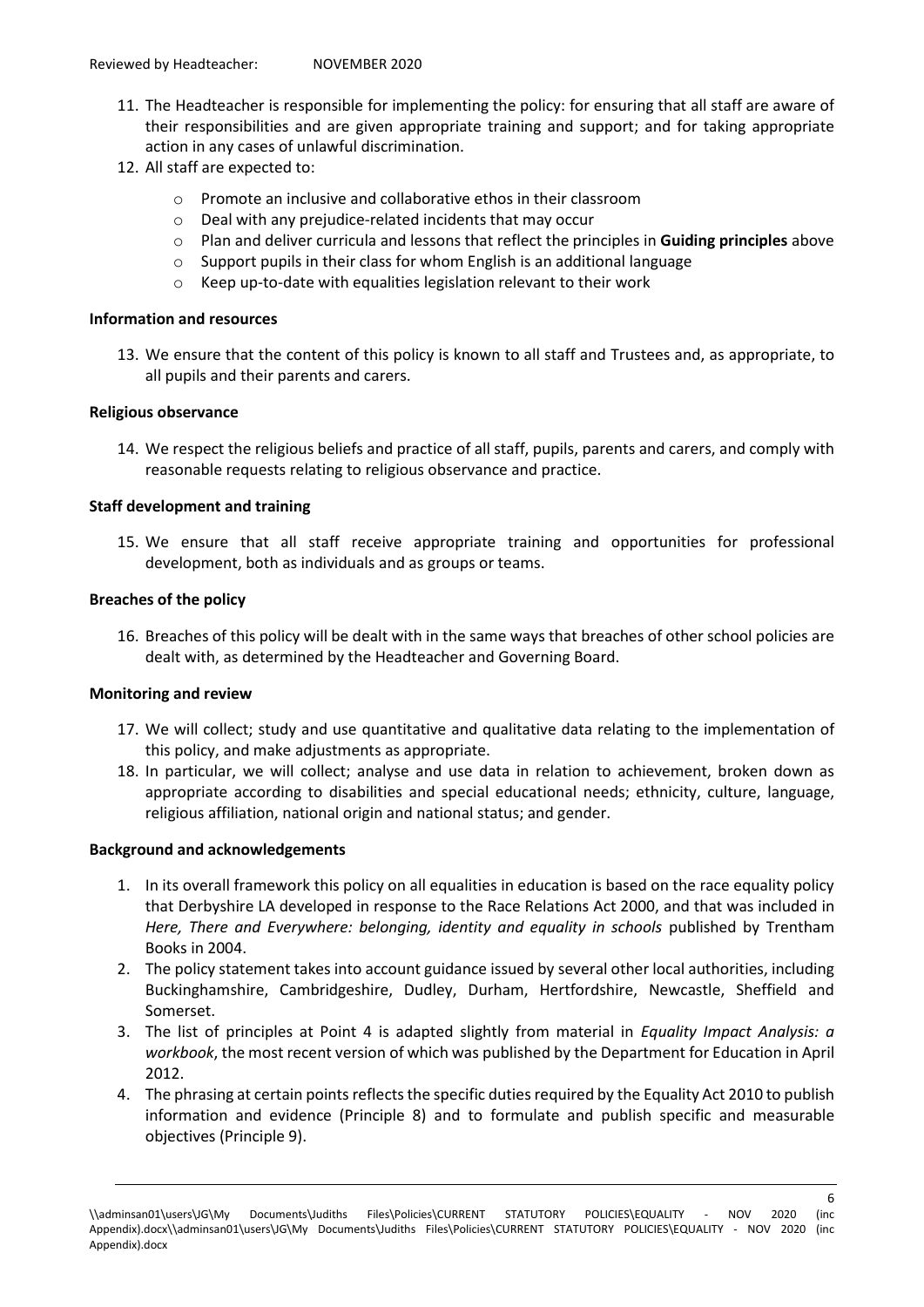### **APPENDIX**

7

# **Range High School Transgender Statement – Appendix to Equality Policy**

The purpose of this policy is to explain Range High School's good practice in the field of Transgender consideration in order to minimise the distress and disruption to all students by:

- ensuring teachers and Trustees are dealing with Transgender matters inclusively and sensitively
- providing an inclusive environment for any Transgender student
- ensuring all students are aware of and educated on issues of Transgender

# **Transgender Identity**

A Transgender person feels that their external appearance *(sex)* does not match up with the way they feel internally about their gender identity. A Female to Male *(F2M)* person will have the external appearance or body of a female and identify their gender as male; a Male to Female *(M2F)* person will have the external appearance or body of a male and identify their gender as female.

The word Transgender is sometimes used interchangeably with the term *gender-variant* but usually has a narrower meaning and different connotations than gender variant, including non-identification with the gender assigned at birth. Children and students that experience or show gender variance may or may not be transsexual, as some will not retain their gender variance following puberty because gender variance can be fluid.

Gender Dysphoria (*or Gender Identity Disorder)* is a clinical condition that can present from as early as age 2 and can only be diagnosed by a medical and/or psychiatric expert. A person diagnosed with Gender Dysphoria may require treatment, e.g. hormone blockers (currently not available in the UK under the age of 16), to ameliorate the symptoms associated with being Transgender. A Transgender person may live their life without being or needing to be diagnosed as having Gender Dysphoria.

Diagnosis and treatment for young people is currently only possible through a specialist team from the Tavistock clinic in London *(the Travistock hold regular satellite clinics in Leeds).* It must be understood that some people with Gender Dysphoria may not want any treatment. Some may choose to be known by a different name or to wear different clothes. However, most or all young Transgender people (and their families) will need some expert support as they grow up and develop.

# **Legislation**

Data Protection Act 1998 (UK)

Information about a person's Transgender status is considered "sensitive personal data" and is subject to tighter controls than other personal data. Explicit consent is required before it can be processed.

- Personal data must be looked after properly following the eight data protection principles, which include ensuring personal data is accurate, secure and processed fairly and lawfully.
- Failure to change a person's title, name and gender when requested (if the request is lawful) could lead to the following offences under the Act:
- Disclosure of personal information that is used, held or disclosed unfairly, or without proper security
- Failure to ensure personal information is accurate and up-to-date
- Processing of data likely to cause distress to the individual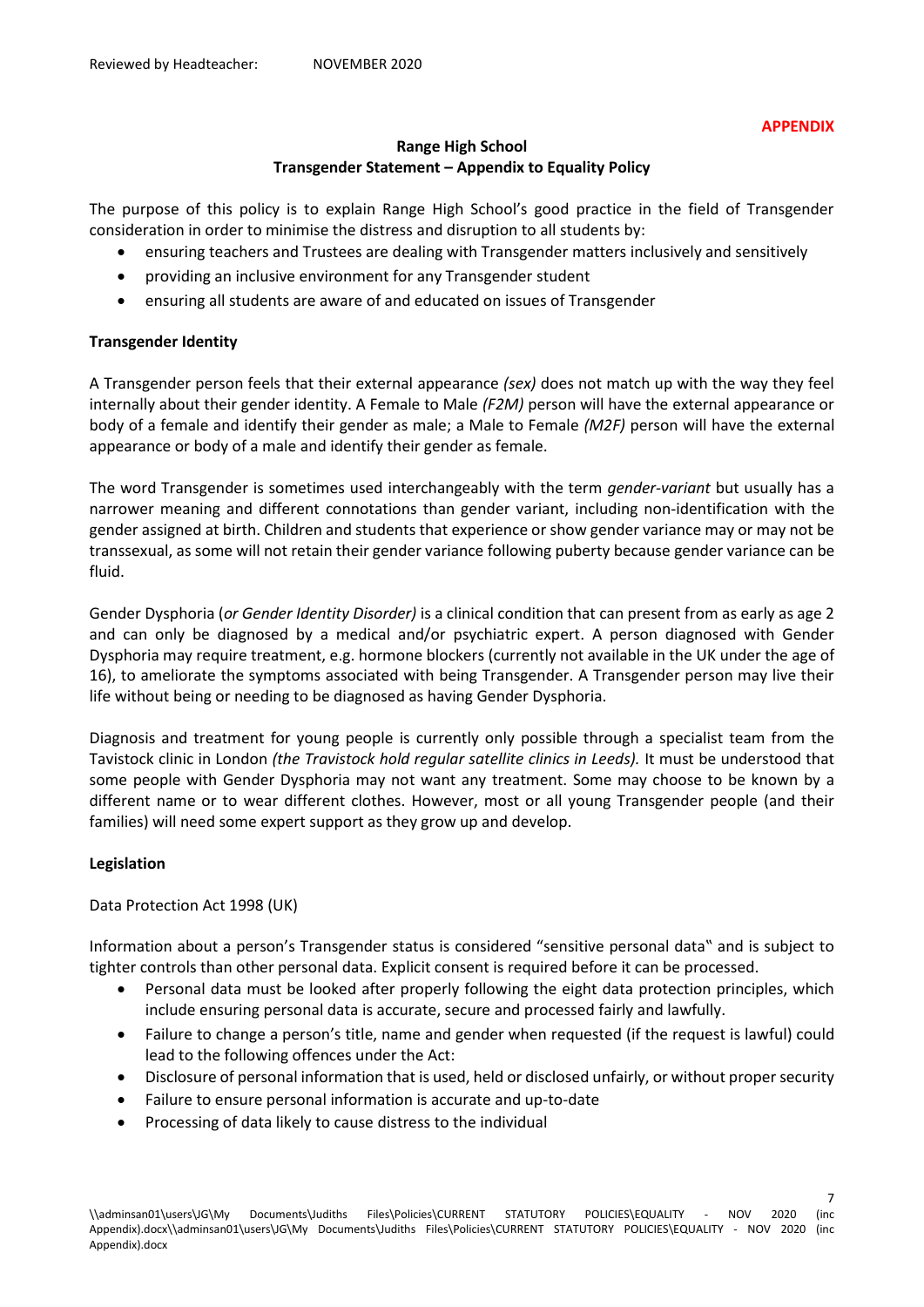Reviewed by Headteacher: NOVEMBER 2020

We are not legally obliged to disclose Mentoring notes to parents/carers unless we believe there is a risk to the child in not doing so.

# **The Human Rights Act 1998**

The following Articles from The Human Rights Act 1998 support the rights and needs of Transgender people to live their lives in their true gender:

- Article 8: right to respect for private life and family life
- Article 10: freedom of expression
- Article 14: the prohibition of discrimination

# **The Gender Recognition Act 2004**

The Gender Recognition Act 2004 is mainly concerned with the process by which a person can get a Gender Recognition Certificate, and correct their original birth certificate to match their true gender. This can only occur after a person reaches 18 years of age but is something that many younger people may aspire to.

# **Equality Act 2010 (Great Britain)**

The Equality Act 2010 ensures legal protection against discrimination, harassment and victimisation (direct or indirect) for everyone under the nine protected characteristics defined in the Act, one of which is Gender Reassignment (also known as Transgender).

Part 6 of the Equality Act 2010 makes it clear that the Act specifically refers to School and young people.

# **The Equality Act 2010 (2:1:7) states that:**

A person has the protected characteristic of gender reassignment if the person is proposing to undergo, is undergoing or has undergone a process (or part of a process) for the purpose of reassigning the person's sex by changing physiological or other attributes of sex.

The Act applies to employment, education and a range of other areas where discrimination may take place. In order to be protected under the Act, a student will not necessarily have to be undergoing a medical procedure to change their sex, but they must be taking steps to live in the opposite gender, or be proposing to do so.

# **Sex Discrimination (Gender Reassignment) Regulations 1999**

Individuals who intend to undergo, are undergoing or have undergone gender reassignment are protected from discrimination in work, school and vocational training (including higher education study).

Less favourable treatment relating to absences arising from gender reassignment is unlawful if:

- the treatment is less favourable than if it had been due to sickness or injury
- the treatment is less favourable than if it had been due to some other cause and, having regard to the circumstances of the case, it is reasonable not be to be treated less favourably.
- Less favourable treatment includes the arrangements relating to terms and conditions or arrangements under which employment, education or vocational training is offered.

# **Discrimination**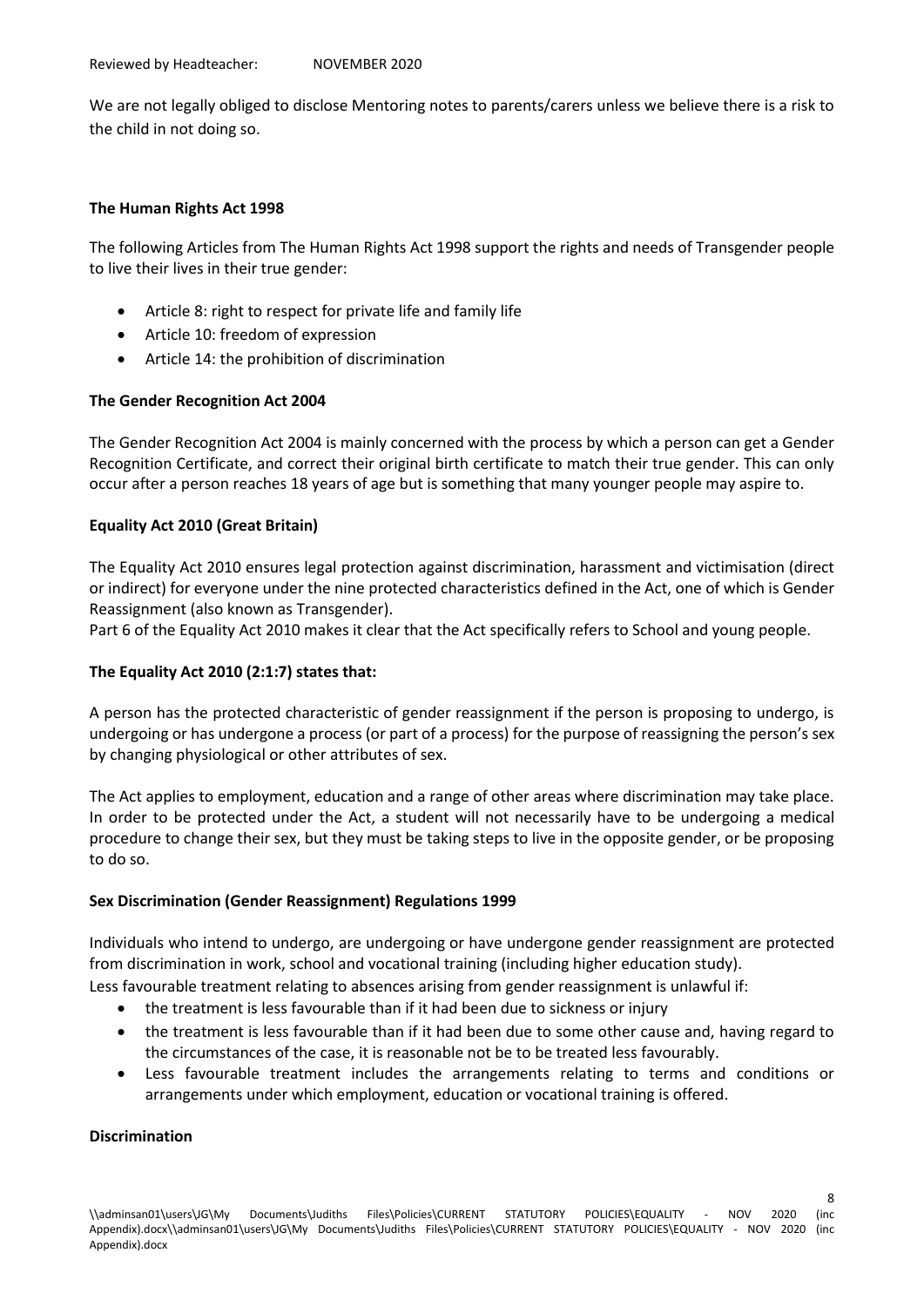Reviewed by Headteacher: NOVEMBER 2020

As stated, The Equality Act 2010 ensures legal protection against discrimination in employment, education, the provision of services and the delivery of public functions, in relation to the nine protected characteristics defined in the Act, one of which is Gender Reassignment.

The legislation states that a school must not discriminate against a student because of their Transgender status. Discrimination can be direct or indirect. Indirect discrimination occurs when a provision, criterion or practice applies to everyone but puts a person with a particular protected characteristic at a particular disadvantage, and it cannot be justified as a proportionate means of meeting a legitimate aim. An example might be an inflexible school uniform rule which offers no "unisex" options such as trousers for girls, and which would therefore create a particular difficulty for a F2M student.

# **School Attendance**

Range High School will make reasonable adjustments to accommodate absence requests for treatment and external sources in line with their absence policy. Sensitive care will be taken when recording the reason for absence.

# **Transphobia and Bullying**

Range High School has a robust anti-bullying policy. In line with this policy, transphobia incidents will be recorded and dealt with in the same manner as other incidents that are motivated by prejudice, e.g. racist or homophobic incidents.

# **Training**

In order to ensure all staff and Trustees have the skills to deal with Transgender issues, Range High School will hold training sessions on topics such as:

- Safeguarding
- Confidentiality
- Gender Identity
- Tackling discrimination
- Relevant legislation

All topics will be covered during the Range High School INSET programme and will be revisited annually.

# **The Curriculum**

The issues connected to Transgender will be visited for all students at some point during the PSHE programme. These issues may also be touched upon during other subjects.

# **Physical Education**

Sports and Physical Education is a key aspect of the national curriculum and the physical and mental wellbeing of young people. Physical Education develops students" competence and confidence to take part in a range of physical activities that become a central part of their lives, both in and out of school. A young Transgender person has the same right to Physical Education as other young people.

With regard to young Transgender people at school, there should be reasonably few, if any, issues regarding participation within the sports of their true gender. There may be sports where, as puberty develops, M2F Transgender participants may have a physical advantage over other girls but this should not present a problem within a carefully and sensitively managed lesson context. The issue of physical risk within certain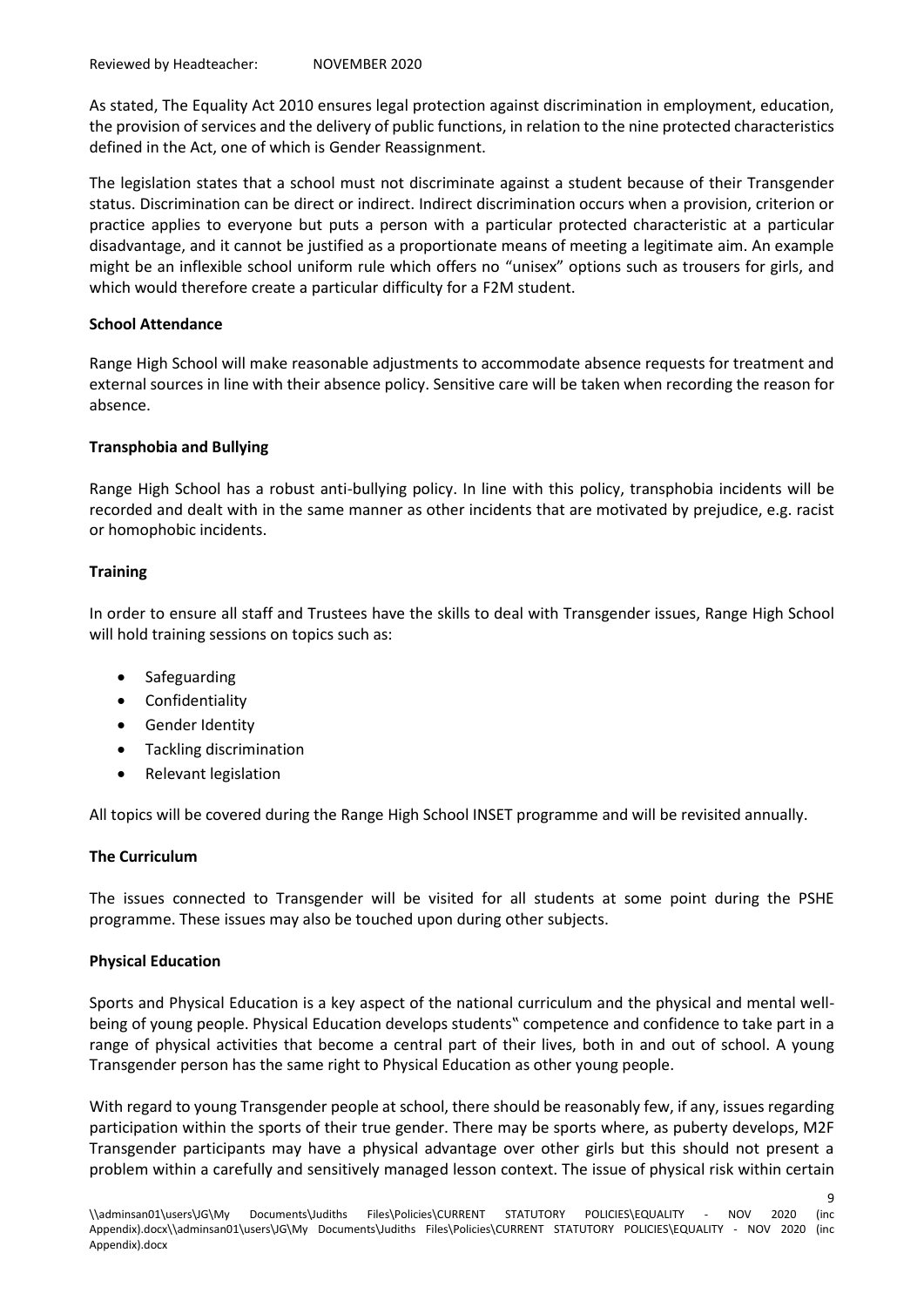sports should also be managed properly within the lesson context rather than preventing young Transgender people from participating (which would be discriminatory).

It may be that due to the nature of contact and physicality of sports such as rugby, the school would consider whether a Transgender person participating in full contact lessons is appropriate towards the latter stages of puberty. This is something that Range High School will take a view on prior to the delivery of those lessons, in discussion with parents or guardians.

The use of changing room facilities will also be carefully considered. Facilities for Transgender participants will be sensitive to their needs and also recognise the needs and sensitivities of other students. When competing at another school or outside venue, school staff must ensure there is appropriate sensitive provision available.

# **Work Experience**

As already stated, the Equality Act 2010 encompasses every environment that pupils will be working in; therefore all placements should be aware of their duties and responsibilities. Where Range High School is considering allowing a Transgender young person to attend a work experience placement the school will complete a suitable assessment on the potential placement to establish if there is any risk to the young Transgender person, taking account of the young Transgender person's right to privacy – as a general principle, personal information on the young Transgender person must not be shared.

Range High School will be sensitive to this in their planning before any young Transgender person is placed in any business or organisation. Careful discussion about the placement with the student and parents or guardians, will occur to find the most suitable way forward to ensure the placement is successful.

# **Changing/Toilet Facilities**

There is provision in Range High School for unisex toilets. Transgender students will be able to use these facilities which have been labelled sensitively and appropriately. Range High School has conducted an audit of the appropriateness of the facilities.

# **School Uniform**

Transgender students will be expected to follow the School Uniform Policy, which covers uniform, make-up and jewellery.

# **Name Changing and Exam Certification**

If a Transgender student wishes to have their preferred name recognised on school systems, this will be supported and will feed on to letters home, reports, etc. Furthermore, the change of name and associated gender identity will be respected and accommodated by the school. This will include the use of pronouns used in speech and in documents. Visiting or casual staff (eg Exam Invigilators or Supply Staff) will be alerted to the preferred name and pronoun as much as is reasonably possible.

Exam entries must follow JCQ guidelines. These require that for a result to be certificated, the entry and the name on the exam paper must be the legal name which can be verified by a birth certificate. For a result to be accredited it will need to be linked with a Unique Pupil Number (UPN) or Unique Learner Number (ULN) which existed in the school census information submitted in January of the examination year. UPNs and ULNs are only linked with legal names, not preferred names.

We will ensure a strategy is agreed with the student and their parents or guardians, and then agreed with the various Examination Boards prior to starting GCSE courses. The DfE analysis of school performance may still present the student in the gender registered by their UPN.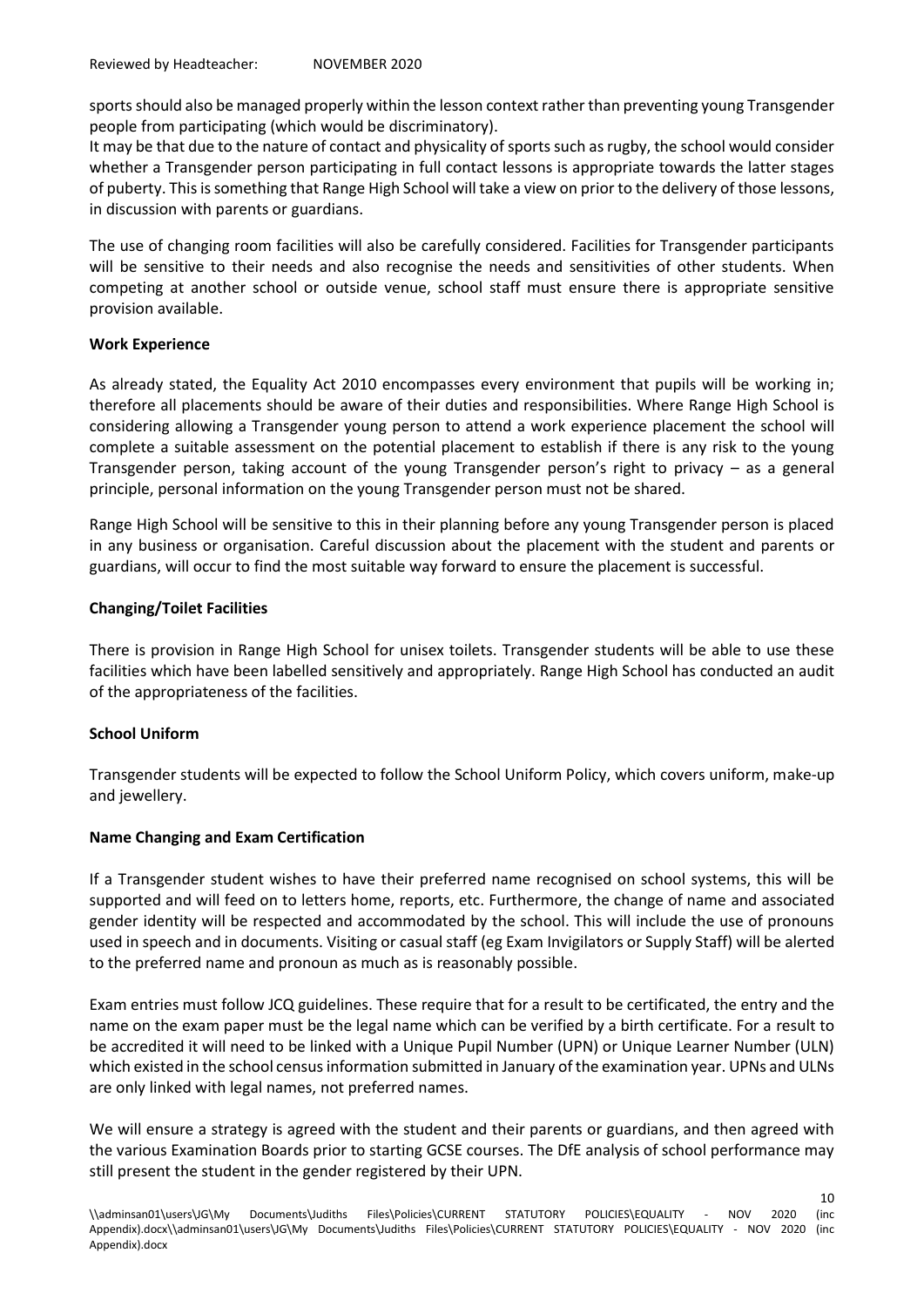Reviewed by Headteacher: NOVEMBER 2020

It is possible for documents to be changed to reflect the chosen name of the young person. Changing the gender recorded on a birth certificate is not possible until a Gender Recognition Certificate has been issued. In order to change a name on other official documents such as a passport, it might be necessary for evidence of change of name to be produced: there are two main ways in which this can be done, by deed poll and by statutory declaration. A person under 16 years of age cannot change their name legally without the consent of a parent.

# **Vaccinations**

Range High School will allow any gender specific vaccinations to be carried out at the GP"s surgery in order to eliminate any embarrassment.

# **School Visits**

Learning about different cultures and lives and taking part in activities may lead to overnight stays, both at home and abroad. Issues may arise for both young Transgender students and other students but this must not mean Transgender students cannot be included on the visit. Range High School will give consideration well in advance of any additional needs which may include having a parent/carer (or member of staff) accompanying the visit to ensure the Transgender student is fully included.

The sleeping arrangements will be considered before a visit is undertaken; it is possible that the Transgender student would prefer to have a separate room etc. Each individual case and visit needs to be considered separately and in depth discussions will happen well in advance, with all appropriate bodies, linked to the accommodation available.

With regards to a visit abroad, anyone can be searched at borders and other places. Different countries will have policies and procedures they will follow. Range High School will contact the relevant border control or agency in advance to ensure that any policy or risk assessment completed by the school is accurate for that visit.

There are countries that are not as legally and culturally open as the UK. In fact, some have laws that make it illegal to be part of the Transgender community. Some countries even make it an offence not to report to the authorities that someone is part of the Transgender community. Range High School will consider and investigate the laws regarding Transgender communities in any country considered for a school visit.

# **GLOSSARY OF TERMS**

Binding – a F2M adolescent that is developing breasts may strap down their chest so that it is less obvious. This can be hot, uncomfortable and restrictive but very important to their psychological and emotional wellbeing. It might make certain PE lessons difficult for them to participate in and could sometimes lead to breathing difficulties, skeletal problems and fainting.

**F2M – Female to Male**, a person that was identified as Female at birth but came to feel that their true gender is actually Male

**Gender** – the way that a person fells about themselves in relation to their physical and mental self; the basis of their identifying as male, or female, or neither, or either, or both

**Gender Dysphoria** – the medical condition that describes the symptoms of being Transgender

**Gender Identity Disorder** – GID is a medical term describing being Transgender; this tends not to be used owing to the subtext around the word "disorder".